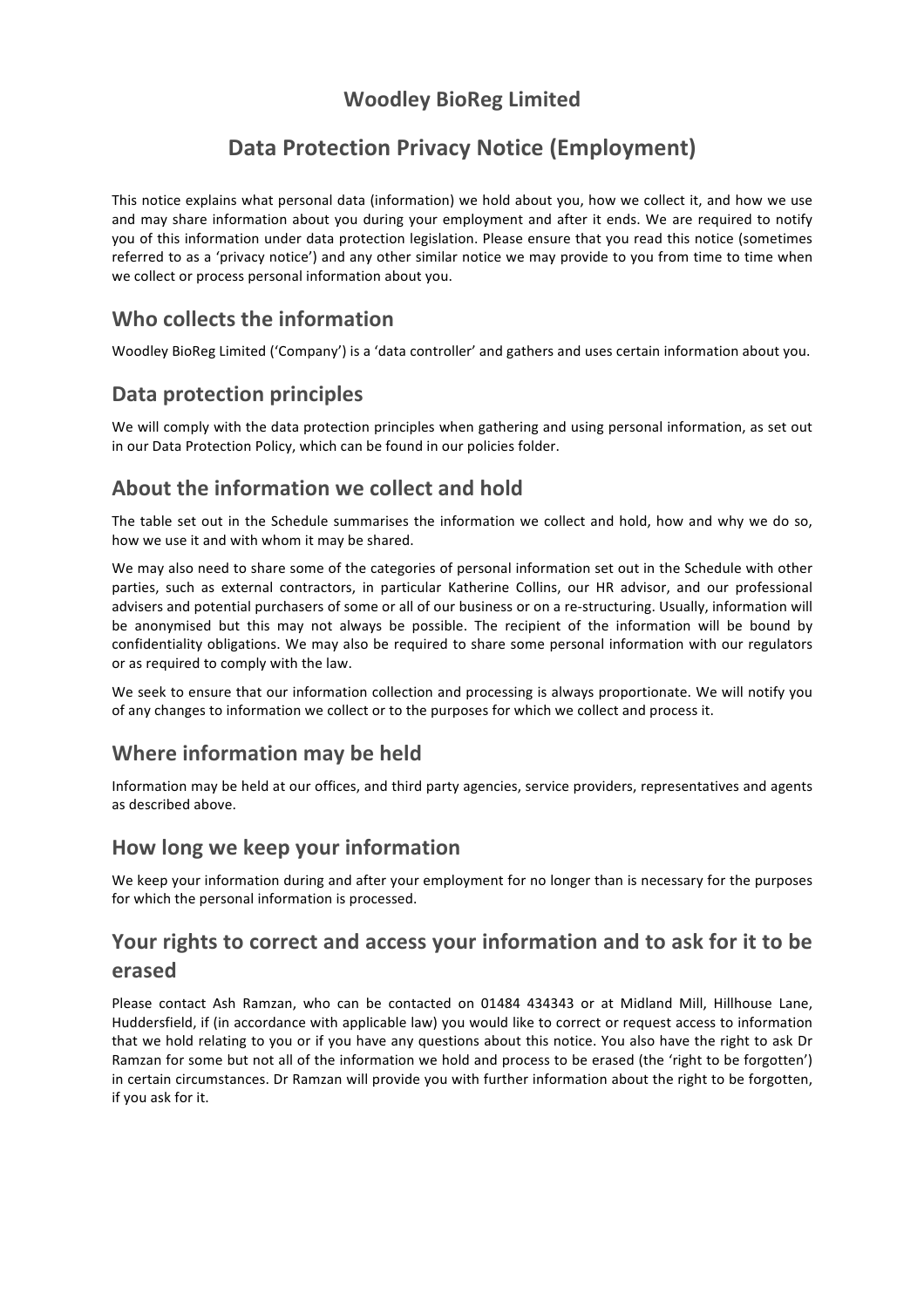## **Keeping your personal information secure**

We have appropriate security measures in place to prevent personal information from being accidentally lost, or used or accessed in an unauthorised way. We limit access to your personal information to those who have a genuine business need to know it. Those processing your information will do so only in an authorised manner and are subject to a duty of confidentiality.

We also have procedures in place to deal with any suspected data security breach. We will notify you and any applicable regulator of a suspected data security breach where we are legally required to do so.

### **How to complain**

We hope that Dr Ramzan can resolve any query or concern you raise about our use of your information. If not, contact the Information Commissioner at ico.org.uk/concerns/ or telephone: 0303 123 1113 for further information about your rights and how to make a formal complaint.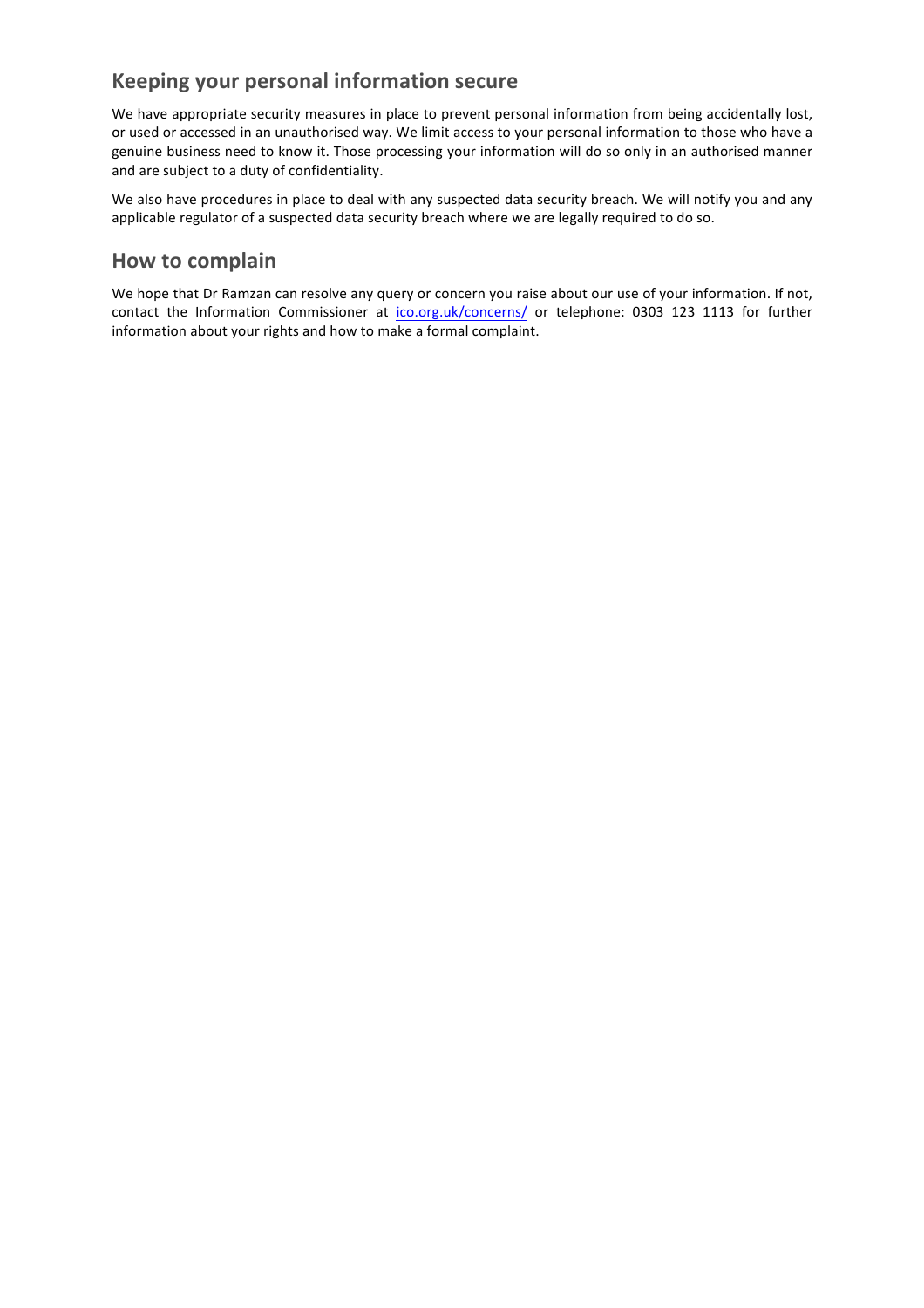# **THE SCHEDULE ABOUT THE INFORMATION WE COLLECT AND HOLD**

(In circumstances where you are a consultant or otherwise not strictly an employee of the Company, references below to items that are specific to employees, should be taken as reference to consultancy fees or other equivalent aspects of your relationship to the Company as appropriate. Note, however, that where your relationship with the Company began as an employee we may still retain and process data set out in the Schedule below relevant to you as an employee).

| The information we collect                                                                                                                                                               | How we collect the<br>information                               | Why we collect the<br>information                                                                                                                                                                                                                                     | How we use and may<br>share the information                                                                           |
|------------------------------------------------------------------------------------------------------------------------------------------------------------------------------------------|-----------------------------------------------------------------|-----------------------------------------------------------------------------------------------------------------------------------------------------------------------------------------------------------------------------------------------------------------------|-----------------------------------------------------------------------------------------------------------------------|
| <b>Recruitment information</b><br>(including references and<br>other information included in<br>a CV or cover letter or as part<br>of the application process) $\Box$                    | From you, and/or<br>recruitment<br>consultants<br>engaged by us | To enter into/perform the<br>employment contract<br>Legitimate interest: to<br>maintain employment<br>records and good<br>employment practice                                                                                                                         | To enter into/perform<br>the employment<br>contract                                                                   |
| Your name, contact details<br>(ie address, home and mobile<br>phone numbers, email<br>address) and emergency<br>contacts (ie name,<br>relationship and home and<br>mobile phone numbers) | From you                                                        | To enter into/perform the<br>employment contract<br>Legitimate interest: to<br>maintain employment<br>records and good<br>employment practice                                                                                                                         | To enter into/perform<br>the employment<br>contract                                                                   |
| Photographs                                                                                                                                                                              | From you                                                        | Legitimate interest: for<br>internal and external<br>promotional services                                                                                                                                                                                             | On the firm's intranet,<br>website and marketing<br>material                                                          |
| Details of salary and benefits,<br>bank/building society,<br><b>National Insurance and tax</b><br>information, your age                                                                  | From you                                                        | To perform the<br>employment contract<br>including payment of<br>salary and benefits<br>Legitimate interests: to<br>maintain employment<br>records and to comply<br>with legal, regulatory and<br>corporate governance<br>obligations and good<br>employment practice | To ensure you receive<br>the correct pay and<br>benefits<br>Information shared<br>with HM Revenue &<br>Customs (HMRC) |
| <b>Employment records</b><br>(including job titles, location)<br>of employment, work<br>history, working hours,<br>training records and<br>professional memberships)                     | From you                                                        | To perform the<br>employment contract<br>including payment of<br>salary and benefits<br>Legitimate interests: to<br>maintain employment<br>records and to comply<br>with legal, regulatory and<br>corporate governance<br>obligations and good<br>employment practice | To ensure you receive<br>the correct pay and<br>benefits<br>Information shared<br>with HM Revenue &<br>Customs (HMRC) |
| <b>Details of your</b>                                                                                                                                                                   | From you                                                        | To perform the                                                                                                                                                                                                                                                        | To ensure you receive                                                                                                 |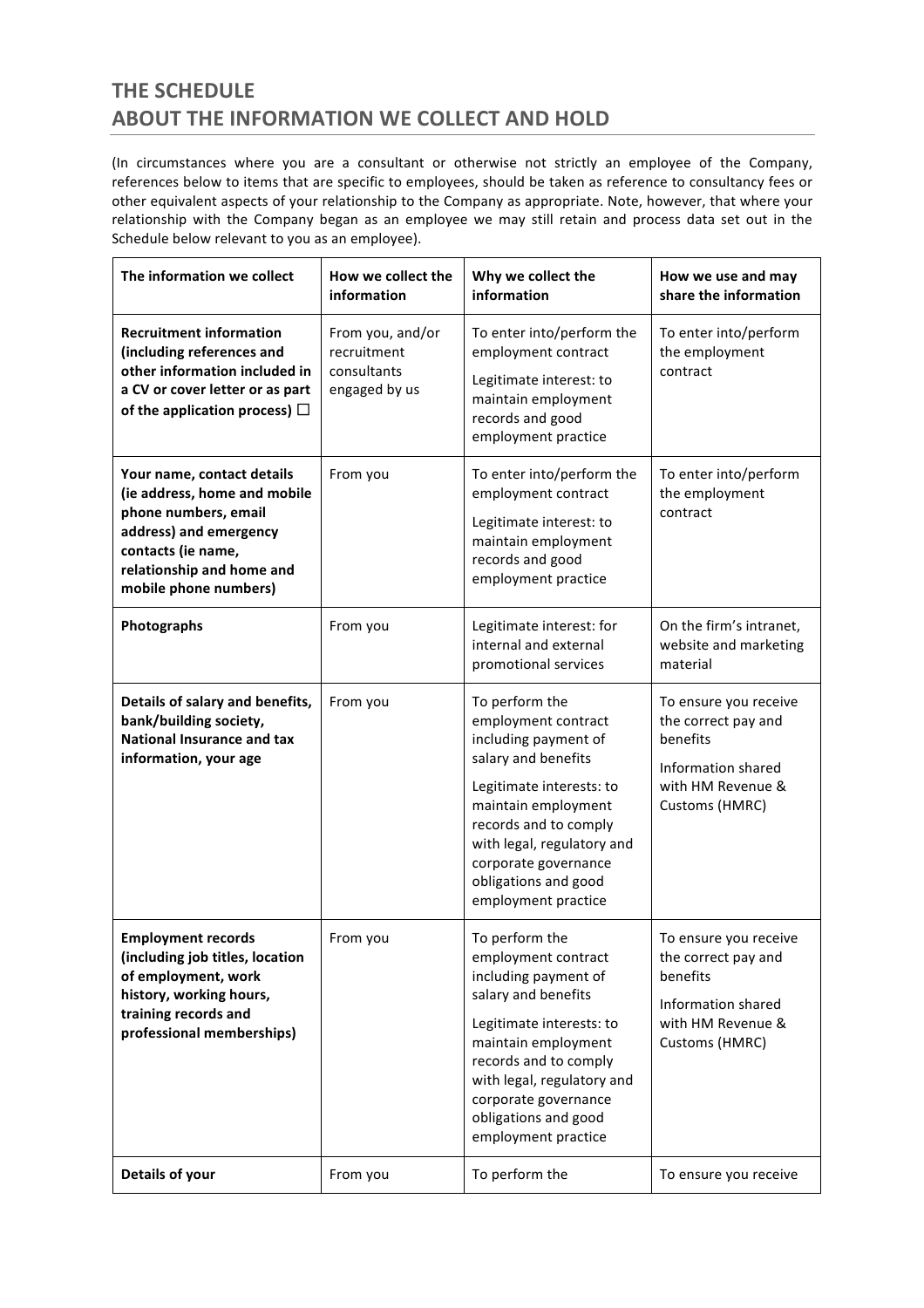| spouse/partner and any<br>dependants<br>Your nationality and<br>immigration status and<br>information from related<br>documents, such as your<br>passport or other<br>identification and<br>immigration information | From you and,<br>where necessary,<br>the Home Office                                                                                                            | employment contract<br>including employment-<br>related benefits, eg<br>private medical insurance,<br>life assurance, childcare<br>vouchers and pension<br>To enter into/perform the<br>employment contract<br>To comply with our legal<br>obligations<br>Legitimate interest: to<br>maintain employment<br>records                                    | the correct pay and<br>benefits<br>Information shared<br>with HM Revenue &<br>Customs (HMRC)<br>To carry out right to<br>work checks<br>Information may be<br>shared with the Home<br>Office                                                                                                                                                                                                                                      |
|---------------------------------------------------------------------------------------------------------------------------------------------------------------------------------------------------------------------|-----------------------------------------------------------------------------------------------------------------------------------------------------------------|--------------------------------------------------------------------------------------------------------------------------------------------------------------------------------------------------------------------------------------------------------------------------------------------------------------------------------------------------------|-----------------------------------------------------------------------------------------------------------------------------------------------------------------------------------------------------------------------------------------------------------------------------------------------------------------------------------------------------------------------------------------------------------------------------------|
| A copy of your driving<br>licence/insurance<br>documentation                                                                                                                                                        | From you                                                                                                                                                        | To perform the<br>employment contract<br>To comply with our legal<br>obligations<br>To comply with the terms<br>of our insurance                                                                                                                                                                                                                       | To ensure that you have<br>a clean driving licence<br>To administer travel<br>expenses<br>Information may be<br>shared with our insurer                                                                                                                                                                                                                                                                                           |
| Details of your pension<br>arrangements, and all<br>information included in these<br>and necessary to implement<br>and administer them                                                                              | From you, from our<br>pension<br>administrators and<br>(where necessary)<br>from your own<br>pension fund<br>administrators                                     | To perform the<br>employment contract<br>including employment-<br>related benefits<br>To comply with our legal<br>obligations<br>Legitimate interests: to<br>maintain employment<br>records and to comply<br>with legal, regulatory and<br>corporate governance<br>obligations and good<br>employment practice                                         | To administer your<br>pension benefits AND<br>To comply with our<br>auto-enrolment<br>pension obligations<br>Information shared<br>with our pension<br>administrators and with<br><b>HMRC</b>                                                                                                                                                                                                                                     |
| Information in your sickness<br>and absence records<br>(including sensitive personal<br>information regarding your<br>physical and/or mental<br>health)                                                             | From you, from<br>your doctors, from<br>medical and<br>occupational health<br>professionals we<br>engage and from<br>our insurance<br>benefit<br>administrators | To perform the<br>employment contract<br>including employment-<br>related benefits<br>To comply with our legal<br>obligations<br>Legitimate interests: to<br>maintain employment<br>records and to comply<br>with legal, regulatory and<br>corporate governance<br>obligations and good<br>employment practice, to<br>ensure safe working<br>practices | To maintain<br>employment records, to<br>administer sick pay<br>entitlement, to follow<br>our policies and to<br>facilitate employment-<br>related health and<br>sickness benefits<br>To comply with our<br>legal obligations to you<br>as your employer<br>Information shared<br>with your doctors, with<br>medical and<br>occupational health<br>professionals we<br>engage and with our<br>insurance benefit<br>administrators |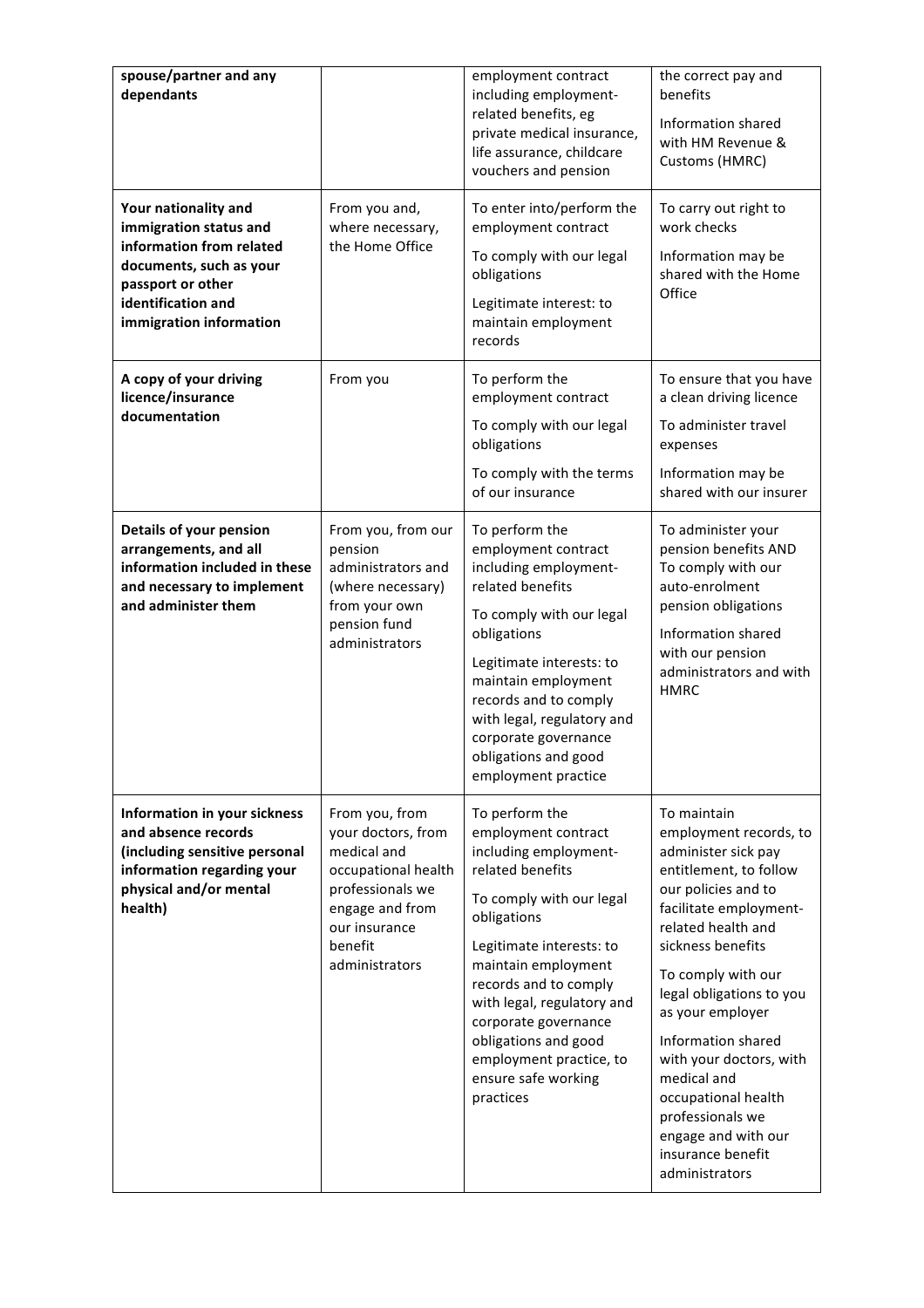| Information in relation to<br>annual leave $\square$                                                                      | From you                                                                                                                   | To perform the<br>employment contract<br>including payment of<br>salary and benefits<br>Legitimate interests: to<br>maintain employment<br>records and to comply<br>with legal, regulatory and<br>corporate governance<br>obligations and good<br>employment practice<br>Business management and<br>planning, including<br>accounting and auditing | To ensure you receive<br>the correct pay and<br>benefits<br>Information shared<br>with HM Revenue &<br>Customs (HMRC)<br>To ensure effective staff<br>coverage                                            |
|---------------------------------------------------------------------------------------------------------------------------|----------------------------------------------------------------------------------------------------------------------------|----------------------------------------------------------------------------------------------------------------------------------------------------------------------------------------------------------------------------------------------------------------------------------------------------------------------------------------------------|-----------------------------------------------------------------------------------------------------------------------------------------------------------------------------------------------------------|
| Your racial or ethnic origin,<br>sex and sexual orientation,<br>religious or similar beliefs                              | From you                                                                                                                   | To comply with our legal<br>obligations and for<br>reasons of substantial<br>public interest (equality of<br>opportunity or treatment)                                                                                                                                                                                                             | To comply with our<br>equal opportunities<br>monitoring obligations<br>and to follow our<br>policies                                                                                                      |
| Criminal records information,<br>including the results of<br><b>Disclosure and Barring</b><br><b>Service (DBS) checks</b> | From you and the<br><b>DBS</b>                                                                                             | To perform the<br>employment contract<br>To comply with our legal<br>obligations<br>For reasons of substantial<br>public interest (preventing<br>or detecting unlawful acts,<br>suspicion of terrorist<br>financing or money<br>laundering in the<br>regulated sector and<br>protecting the public                                                 | To carry out statutory<br>checks<br>Information shared<br>with DBS and other<br>regulatory authorities<br>as required                                                                                     |
| Information on grievances<br>raised by or involving you                                                                   | From you, from<br>other employees<br>and from<br>consultants we may<br>engage in relation<br>to the grievance<br>procedure | against dishonesty)<br>To perform the<br>employment contract<br>To comply with our legal<br>obligations<br>Legitimate interests: to<br>maintain employment<br>records and to comply<br>with legal, regulatory and<br>corporate governance<br>obligations and good<br>employment practice                                                           | For staff administration,<br>to follow our policies<br>and to deal with<br>grievance matters<br>Information shared<br>with relevant<br>managers, HR<br>personnel and with<br>consultants we may<br>engage |
| Information on conduct<br>issues involving you                                                                            | From you, from<br>other employees<br>and from<br>consultants we may<br>engage in relation<br>to the conduct                | To comply with our legal<br>obligations<br>Legitimate interests: to<br>maintain employment<br>records and to comply                                                                                                                                                                                                                                | For staff administration<br>and assessments, to<br>follow our policies, to<br>monitor staff<br>performance and<br>conduct and to deal                                                                     |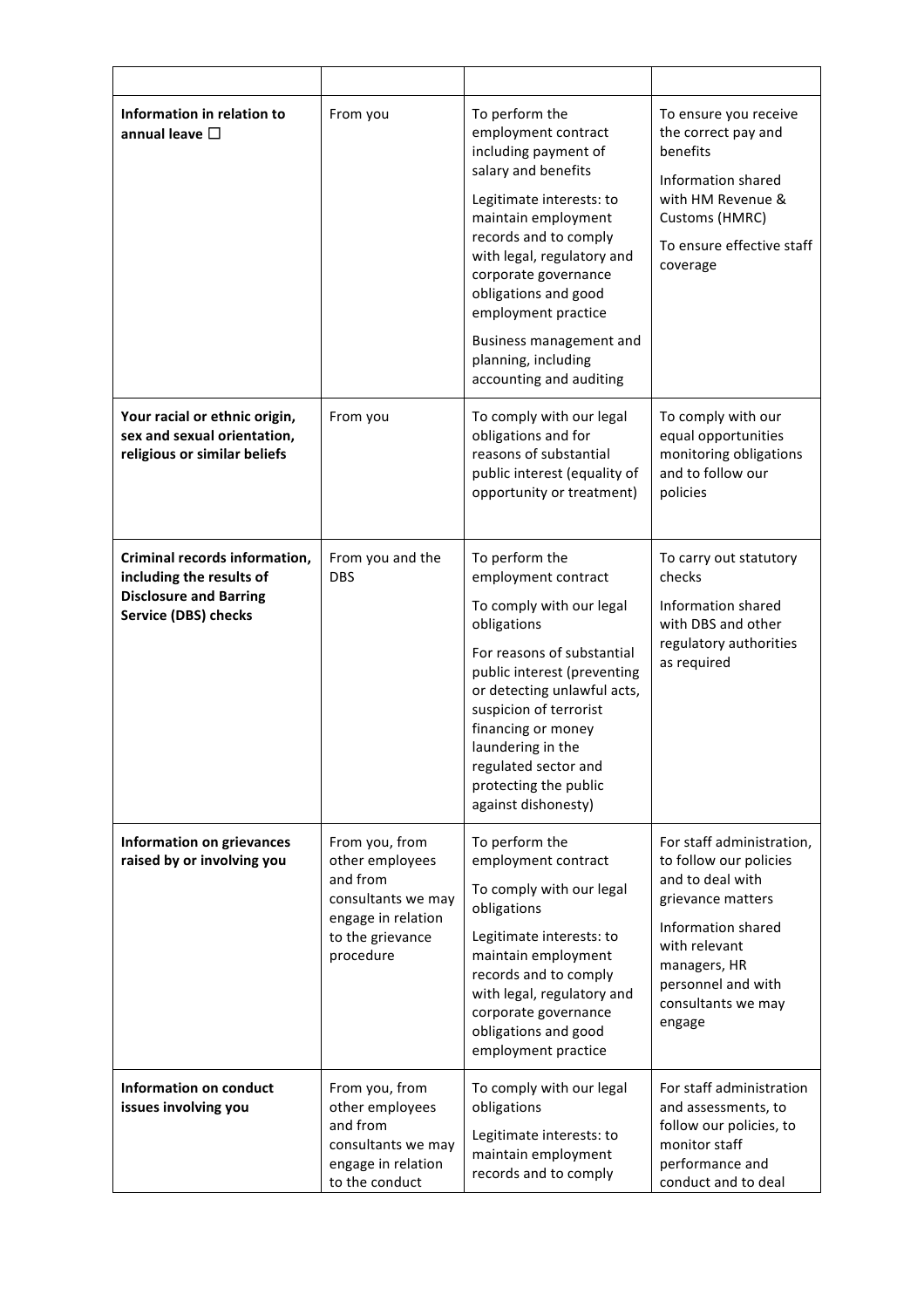|                                                                         | procedure                                                                                                                                       | with legal, regulatory and<br>corporate governance<br>obligations and good<br>employment practice, to<br>ensure safe working<br>practices                                                                                                                        | with disciplinary and<br>grievance matters<br>Information shared<br>with relevant<br>managers, HR<br>personnel and with<br>consultants we may<br>engage                                                                                                                                          |
|-------------------------------------------------------------------------|-------------------------------------------------------------------------------------------------------------------------------------------------|------------------------------------------------------------------------------------------------------------------------------------------------------------------------------------------------------------------------------------------------------------------|--------------------------------------------------------------------------------------------------------------------------------------------------------------------------------------------------------------------------------------------------------------------------------------------------|
| Details of your appraisals and<br>performance reviews                   | From you, from<br>other employees<br>and from<br>consultants we may<br>engage in relation<br>to the<br>appraisal/performa<br>nce review process | To comply with our legal<br>obligations<br>Legitimate interests: to<br>maintain employment<br>records and to comply<br>with legal, regulatory and<br>corporate governance<br>obligations and good<br>employment practice, to<br>ensure safe working<br>practices | For staff administration<br>and assessments, to<br>follow our policies, to<br>monitor staff<br>performance and<br>conduct and to deal<br>with disciplinary and<br>grievance matters<br>Information shared<br>with relevant<br>managers, HR<br>personnel and with<br>consultants we may<br>engage |
| Details of your performance<br>management/improvement<br>plans (if any) | From you, from<br>other employees<br>and from<br>consultants we may<br>engage in relation<br>to the performance<br>review process               | To comply with our legal<br>obligations<br>Legitimate interests: to<br>maintain employment<br>records and to comply<br>with legal, regulatory and<br>corporate governance<br>obligations and good<br>employment practice, to<br>ensure safe working<br>practices | For staff administration<br>and assessments, to<br>follow our policies and<br>to monitor staff<br>performance<br>Information shared<br>with relevant<br>managers, HR<br>personnel and with<br>consultants we may<br>engage                                                                       |
| Details of your time and<br>attendance records                          | From you [and<br>from the key<br>fob/entry card<br>system]                                                                                      | To perform the<br>employment contract<br>Legitimate interest: to<br>monitor and manage staff<br>access to our systems and<br>facilities and to record<br>staff absences                                                                                          | For payroll and staff<br>administration and<br>assessments, to follow<br>our policies and to<br>monitor staff<br>performance and<br>attendance<br>Information shared<br>with relevant<br>managers, HR<br>personnel and with<br>consultants we may<br>engage                                      |
| Information regarding your<br>work output                               | [details of system<br>used if any]                                                                                                              | To perform the<br>employment contract<br>Legitimate interests: to<br>maintain employment<br>records                                                                                                                                                              | For staff administration<br>and assessments, to<br>follow our policies and<br>to monitor staff<br>performance and<br>attendance<br>Information shared                                                                                                                                            |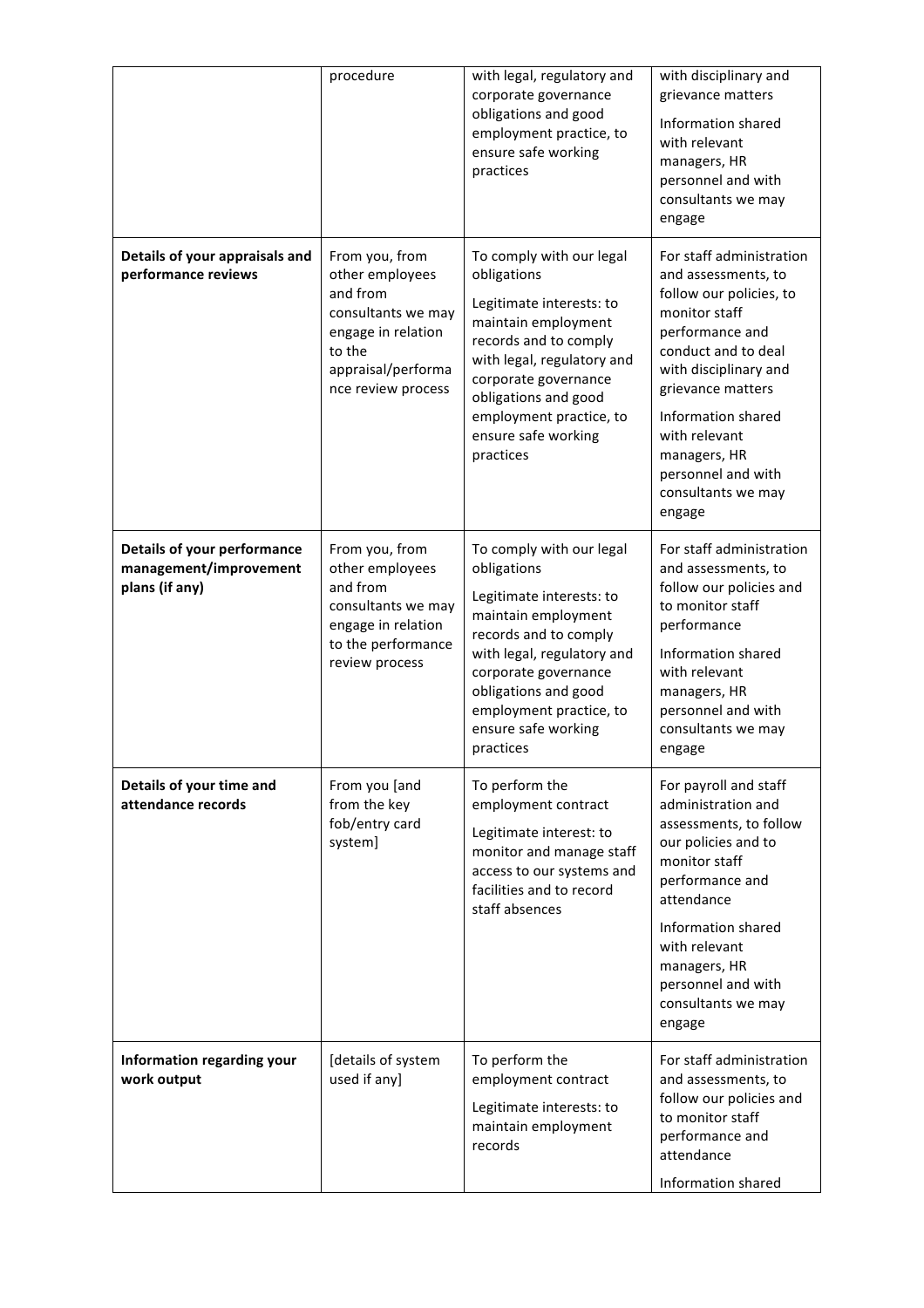| Information in applications<br>you make for other positions<br>within our organisation | From you                                                                                                                                                                                                                                                                                                                                                                                                                | To enter into/perform the<br>employment contract<br>To comply with our legal<br>obligations<br>Legitimate interests: to<br>maintain employment<br>records and to comply<br>with legal, regulatory and<br>corporate governance<br>obligations and good<br>employment practice                                                                                                                                                                                                                                                                                                                                                                                                                                                                                                                                                                                                        | with relevant<br>managers, HR<br>personnel and with<br>consultants we may<br>engage<br>To process the<br>application<br>Information shared<br>with relevant<br>managers, HR<br>personnel and with<br>consultants we may<br>engage |
|----------------------------------------------------------------------------------------|-------------------------------------------------------------------------------------------------------------------------------------------------------------------------------------------------------------------------------------------------------------------------------------------------------------------------------------------------------------------------------------------------------------------------|-------------------------------------------------------------------------------------------------------------------------------------------------------------------------------------------------------------------------------------------------------------------------------------------------------------------------------------------------------------------------------------------------------------------------------------------------------------------------------------------------------------------------------------------------------------------------------------------------------------------------------------------------------------------------------------------------------------------------------------------------------------------------------------------------------------------------------------------------------------------------------------|-----------------------------------------------------------------------------------------------------------------------------------------------------------------------------------------------------------------------------------|
| Information about your use<br>of our IT, communication and<br>other systems            | Automated<br>monitoring of our<br>websites and other<br>technical systems,<br>such as our<br>computer networks<br>and connections,<br>CCTV and access<br>control systems,<br>communications<br>systems, remote<br>access systems,<br>email and instant<br>messaging systems,<br>intranet and<br>Internet facilities,<br>telephones,<br>voicemail, mobile<br>phone records and<br>mobile device<br>management<br>systems | Legitimate interests:<br>to monitor and manage<br>staff access to our systems<br>and facilities<br>to protect our networks,<br>and personal data of<br>employees and<br>customers/clients, against<br>unauthorised access or<br>data leakage<br>to ensure our business<br>policies, such as those<br>concerning security and<br>internet use, are adhered<br>to<br>for operational reasons,<br>such as maintaining<br>employment records,<br>recording transactions,<br>training and quality<br>control<br>to ensure that<br>commercially sensitive<br>information is kept<br>confidential<br>to check that restrictions<br>on your activities that<br>apply after your<br>employment has ended<br>(post-termination<br>restrictions or restrictive<br>covenants) are being<br>complied with<br>for security vetting and<br>investigating complaints<br>and allegations of criminal | To protect and carry<br>out our legitimate<br>interests (see adjacent<br>column)<br>Information shared<br>with relevant<br>managers, HR<br>personnel and with<br>consultants we may<br>engage                                     |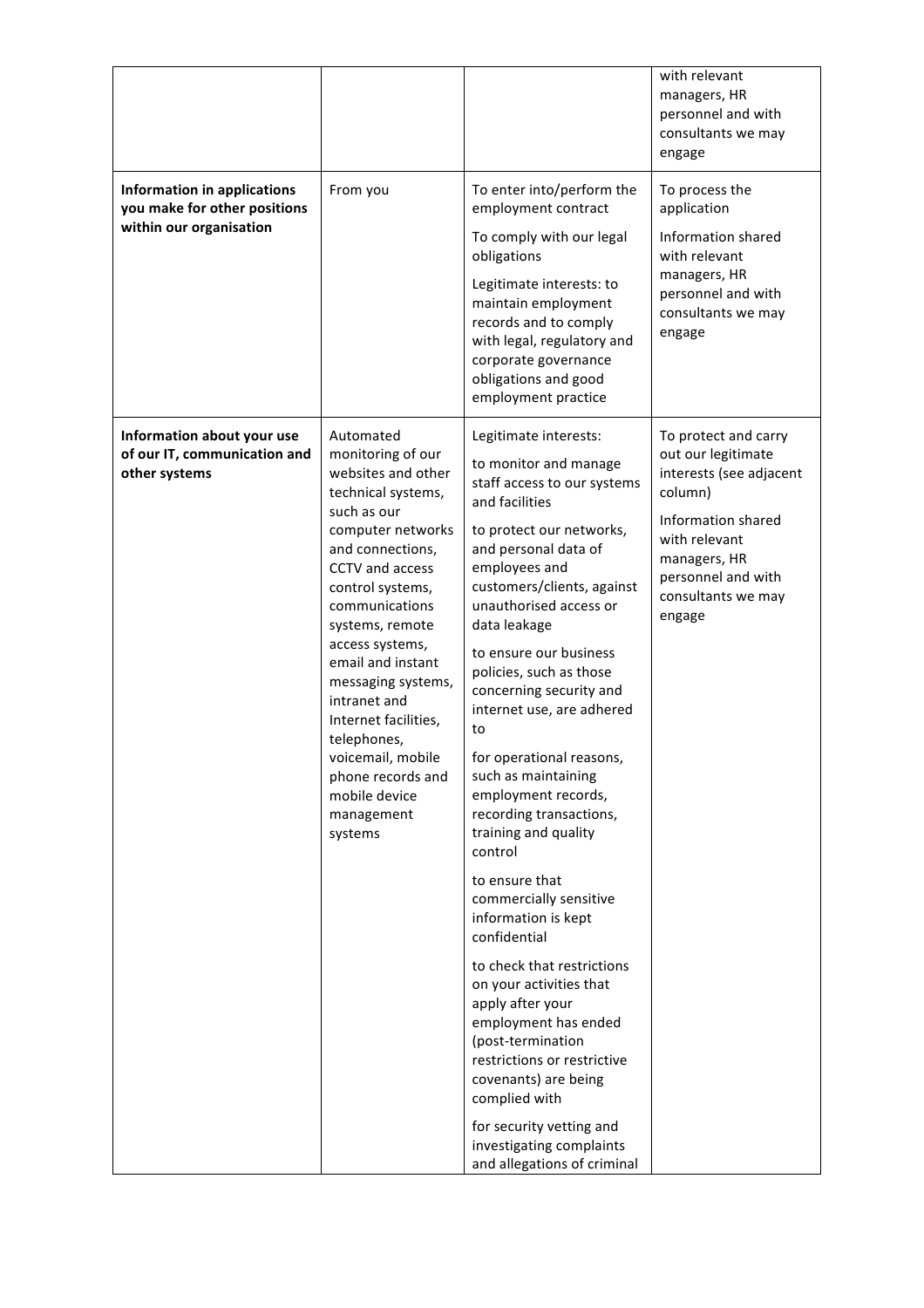|                                                          |                               | offences                                                                                                                                                                                       |                                                                                                           |
|----------------------------------------------------------|-------------------------------|------------------------------------------------------------------------------------------------------------------------------------------------------------------------------------------------|-----------------------------------------------------------------------------------------------------------|
|                                                          |                               | for statistical analysis                                                                                                                                                                       |                                                                                                           |
|                                                          |                               | to prevent unauthorised<br>access and modifications<br>to our systems                                                                                                                          |                                                                                                           |
|                                                          |                               | as part of investigations by<br>regulatory bodies, or in<br>connection with legal<br>proceedings or requests                                                                                   |                                                                                                           |
| Details of your use of                                   | From relevant                 | Legitimate interests:                                                                                                                                                                          | To protect and carry                                                                                      |
| business-related social<br>media, such as LinkedIn       | websites and<br>applications  | to monitor and manage<br>staff access to our systems<br>and facilities                                                                                                                         | out our legitimate<br>interests (see adjacent<br>column)                                                  |
|                                                          |                               | to protect our networks,<br>and personal data of<br>employees and<br>customers/clients, against<br>unauthorised access or<br>data leakage                                                      | Information shared<br>with relevant<br>managers, HR<br>personnel and with<br>consultants we may<br>engage |
|                                                          |                               | to ensure our business<br>policies, such as those<br>concerning security and<br>internet use, are adhered<br>to                                                                                |                                                                                                           |
|                                                          |                               | for operational reasons,<br>such as maintaining<br>employment records,<br>recording transactions,<br>training and quality<br>control                                                           |                                                                                                           |
|                                                          |                               | to ensure that<br>commercially sensitive<br>information is kept<br>confidential                                                                                                                |                                                                                                           |
|                                                          |                               | to check that restrictions<br>on your activities that<br>apply after your<br>employment has ended<br>(post-termination<br>restrictions or restrictive<br>covenants) are being<br>complied with |                                                                                                           |
|                                                          |                               | for security vetting and<br>investigating complaints<br>and allegations of criminal<br>offences                                                                                                |                                                                                                           |
|                                                          |                               | as part of investigations by<br>regulatory bodies, or in<br>connection with legal<br>proceedings or requests                                                                                   |                                                                                                           |
| Your use of public social<br>media (only in very limited | From relevant<br>websites and | Legitimate interests:                                                                                                                                                                          | To protect and carry<br>out our legitimate                                                                |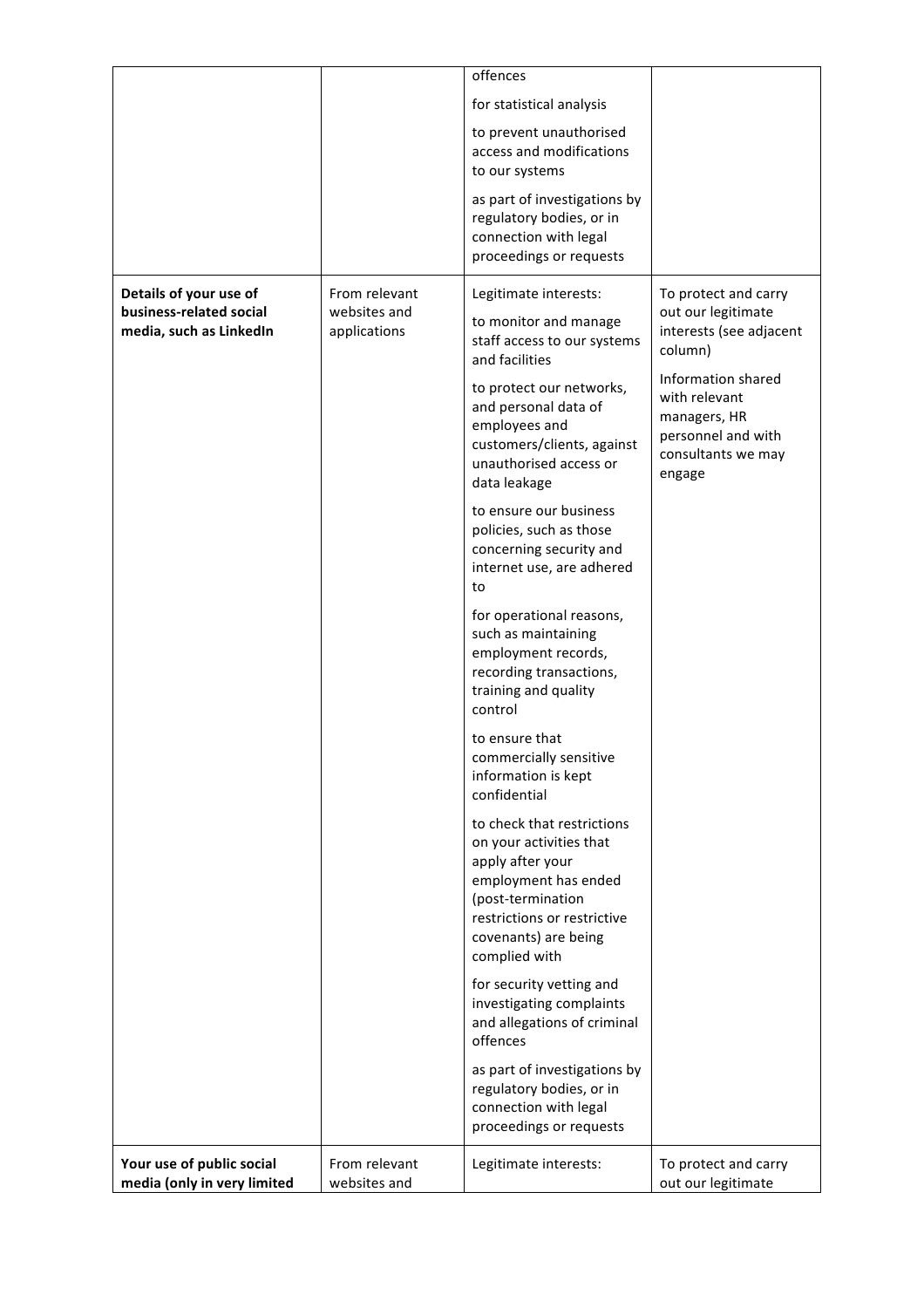| circumstances, to check<br>specific risks for specific<br>functions within our<br>organisation; you will be<br>notified separately if this is<br>to occur) | applications                    | to monitor and manage<br>staff access to our systems<br>and facilities<br>to protect our networks,<br>and personal data of<br>employees and<br>customers/clients, against<br>unauthorised access or<br>data leakage | interests (see adjacent<br>column)<br>Information shared<br>with relevant<br>managers, HR<br>personnel and with<br>consultants we may<br>engage |
|------------------------------------------------------------------------------------------------------------------------------------------------------------|---------------------------------|---------------------------------------------------------------------------------------------------------------------------------------------------------------------------------------------------------------------|-------------------------------------------------------------------------------------------------------------------------------------------------|
|                                                                                                                                                            |                                 | to ensure our business<br>policies, such as those<br>concerning security and<br>internet use, are adhered<br>to                                                                                                     |                                                                                                                                                 |
|                                                                                                                                                            |                                 | for operational reasons,<br>such as maintaining<br>employment records,<br>recording transactions,<br>training and quality<br>control                                                                                |                                                                                                                                                 |
|                                                                                                                                                            |                                 | to ensure that<br>commercially sensitive<br>information is kept<br>confidential                                                                                                                                     |                                                                                                                                                 |
|                                                                                                                                                            |                                 | to check that restrictions<br>on your activities that<br>apply after your<br>employment has ended<br>(post-termination<br>restrictions or restrictive<br>covenants) are being<br>complied with                      |                                                                                                                                                 |
|                                                                                                                                                            |                                 | for security vetting and<br>investigating complaints<br>and allegations of criminal<br>offences                                                                                                                     |                                                                                                                                                 |
|                                                                                                                                                            |                                 | as part of investigations by<br>regulatory bodies, or in<br>connection with legal<br>proceedings or requests                                                                                                        |                                                                                                                                                 |
| Details in references about<br>you that we give to others                                                                                                  | From your<br>personnel records, | To perform the<br>employment contract                                                                                                                                                                               | To provide you with the<br>relevant reference                                                                                                   |
|                                                                                                                                                            | our other<br>employees          | To comply with our legal<br>obligations                                                                                                                                                                             | To comply with<br>legal/regulatory<br>obligations                                                                                               |
|                                                                                                                                                            |                                 | Legitimate interests: to<br>maintain employment<br>records and to comply<br>with legal, regulatory and<br>corporate governance<br>obligations and good<br>employment practice                                       | Information shared<br>with relevant<br>managers, HR<br>personnel and the<br>recipient(s) of the<br>reference                                    |